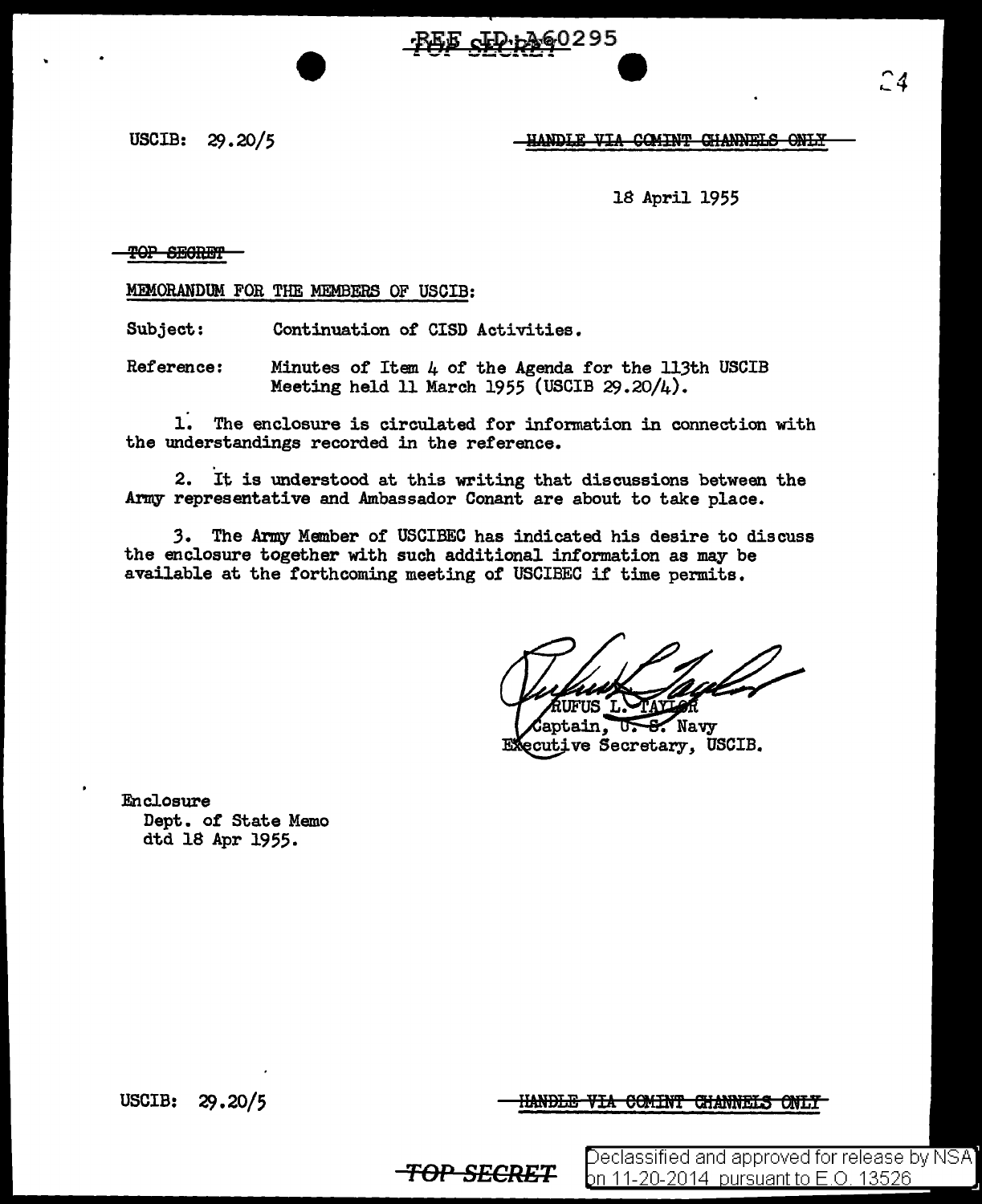

## DEPARTMENT OF STATE WASHINGTON

18 April 1955

TOP SECRET

MEMORANDUM FOR THE EXECUTIVE SECRETARY, USCIB SUBJECT: Continuation of CISD Activities REFERENCE: USCIB  $29.20/\mu$ 

For the information of USCIB I enclose herewith Ambassador Conant's reply to our message informing him of the referenced Board decision. We have acknowledged this reply and have informed the Ambassador that it will be presented to USCIB.

FOR THE SPECIAL ASSISTANT, INTELLIGENCE

(SIGNED)

T. Achilles Polyzoides Director, Special Projects Staff

• Enclosure with USCIB 29.20/5 dtd lS Apr 1955.

## **TOP SECRET**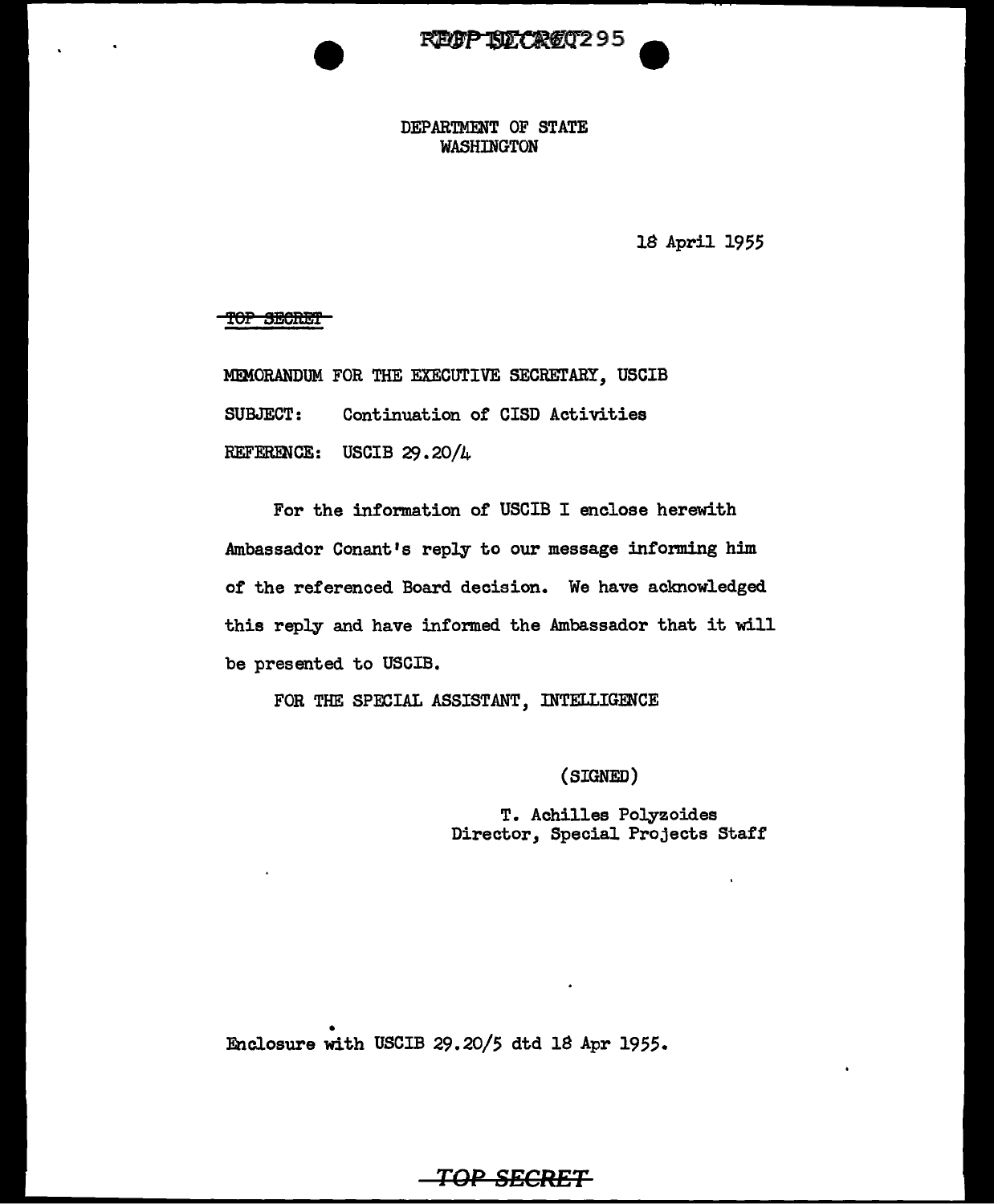## TOP SECRET

REF NR: 1027

TOP SECRET ARMSTRONG FROM CONANT

REFERENCE 1181.

ANALYSIS OF SITUATION SHOULD TAKE COGNIZANCE OF FACTORS THAT SHOULD MITIGATE ARMY CONCERN. FUTURE STATUS OF INTER-CEPT OPERATORS WAS GREATLY IMPROVED DURING PARIS NEGOTIA-TION LAST OCTOBER AND EMERGENCY THAT THREATENED LAST SUMMER NO LONGER IMMEDIATE THREAT. CONTINUATION OF THESE ACTIVI-TIES IS BASED ON AGREEMENT WITH CHANCELLOR OF INTERPRETATION OF PARAGRAPH 2 ARTICLE 5 OF RELATIONS CONVENTION. UNLIKE FORCES CONVENTION, RELATIONS CONVENTION WILL NOT BE SUPER-SEDED BY NATO STATUS OF FORCES AGREEMENTS AND THEREFORE AGREED BASIS FOR CONTINUED INTERCEPT OPERATORS NOT SUBJECT TO ABRUPT TERMINATION. IT SHOULD ALSO BE REMEMBERED THAT GERMANS HAVE NO REALISTIC BASIS FOR "EFFORTS BY THEM TO OBTAIN THIS TRAFFIC INDEPENDENTLY". ANY EFFORTS OF AN OFFICIAL AGENCY WOULD REQUIRE ALTERATION OF BASIC LAW AND CONSEQUENTLY A 2/3 MAJORITY IN THE BUNDESTAG. OUR PRESENT ESTIMATE IS THAT SUCH MAJORITY IN THIS QUESTION POLITICALLY IMPOSSIBLE AND THEREFORE LITTLE IMMEDIATE LIKELIHOOD CR PASSAGE OF LAW WHICH WOULD TERMINATE OUR RESERVED POWERS AND PUT GERMAN AUTHORITIES IN BUSINESS IN THIS FIELD. WE SHOULD NOT PREJUDICE THIS POSITION BY APPEARING ANTICIPATE TERMINATION AND OFFERING GRATUITOUS CONCESSIONS.

ID:A60295

IT SHOULD ALSO BE NOTED THAT ALL ARRANGDIENTS WITH GERMANS ON THIS SUBJECT TO DATE HAVE BEEN NEOOTIATED ON TRIPARTITE BASIS. BEFORE PROCEEDING WITH ANY UNILATERAL ACTION SERIOUS THOUGHT MUST BE GIVEN TO OUR IMPLIED OBLI-GATION TO CONSULT WITH BRITISH AND FRENCH OR AT LEAST TO INFORM THEM OF OUR PROPOSED ACTION.

ASIDE FRCM TRIPARTITE ASPECT I FEEL THAT THIS APPARENTLY SIMPLE EXCHANGE PROPOSAL OVERLOOKS MANY COMPLEXITIES OF SITUATION. IT SHOULD BE REMEMBERED THAT THIS AND SIMILAR MATTERS HAVE TO DATE BEEN HANDLED WITH GERMAN AUTHORITIES THROUGH THE OCA COORDINATING OFFICE. TOTAL INTELLIGENCE REQUIREMENTS AFTER SOVEREIGNTY ARE BEING NEGOTIATED WITH GEBMAHS ON COORDINATED BASIS. IT WOUID BE DANGEROUS PRECEDENT TO SEr UP ARMY ONLY DIRECT CONTACT ON ONE SUBJECT WHICH MIGHT TEMPT GERMANS TO PLAY ONE ELEMENT AGAINST OTHERS AND EXPLORE OTHER SUBJECTS WITH AIR FORCE ONLY, NAVY ONLY, ETC. IT IS MI POSITION THAT ICCG COORDINATION SHOULD NOT BE SUGGESTED BUT IS REQUIRED. I NOTE IN THIS CONNECTION THAT GENERAL TRUSCOTT IS AWARE OF PROBLEM, BUT

**'fOP SECRE'f**